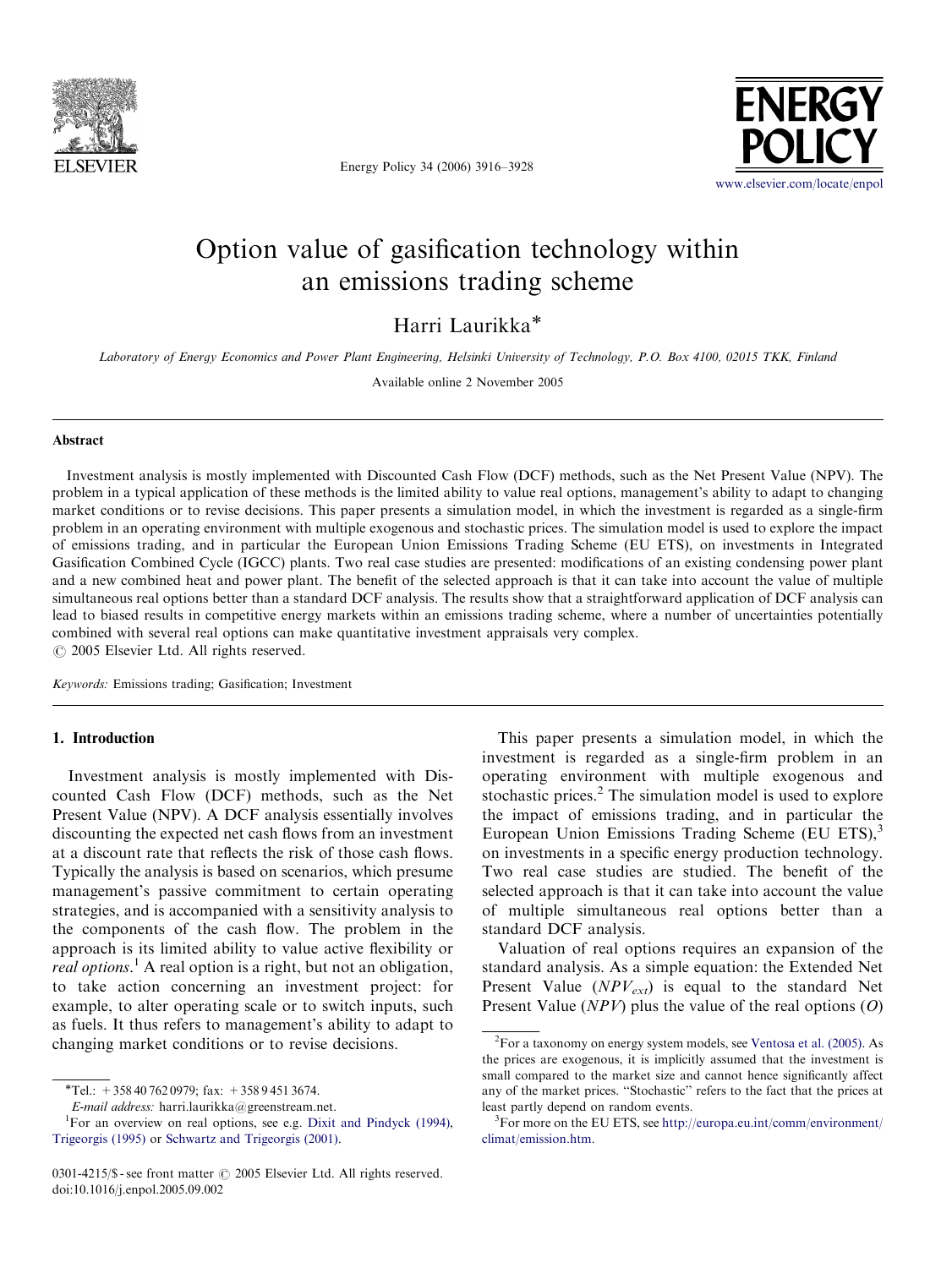([Trigeorgis, 1995](#page--1-0)). Literature provides different methods to the estimation of  $NPV_{ext}$  ranging from contingent claims analysis to dynamic programming and to simulation (e.g. [Dixit and Pindyck, 1994;](#page--1-0) [Amram and Kulatilaka, 1999\)](#page--1-0). All the methods have strengths and weaknesses, and set different requirements for the problem formulation and availability of data. For example, contingent claims analysis is based on the idea that determination of the risk-adjusted discount rate is avoided through markettraded assets, such as futures for commodities. The method works, if the project cash flows can be completely replicated with market-traded assets, which is not currently the case, e.g. in heat and power projects within the EU ETS. In such cases, the determination of the risk-adjusted discount rate is necessary.

[Laurikka and Koljonen \(2005\)](#page--1-0) applied Monte Carlo simulation for valuation of a power generation investment within the EU ETS using two stochastic variables (price of electricity and emission allowance price) in a risk-adjusted framework. The simulation model presented here is also based on a risk-adjusted framework, but can simultaneously deal with multiple stochastic variables, such as prices of electricity, emission allowance, and fuels, to estimate the value of flexibility.

The object of the case studies of this paper is the Integrated Gasification Combined Cycle (IGCC) technology. Solid fuel gasification technologies, such as IGCC, are promising alternatives for future heat and power generation due to the high generating efficiency and favourable characteristics regarding potential carbon dioxide capture (e.g. [Harmoinen et al., 2002](#page--1-0); [Lako, 2004](#page--1-0)). The IGCC technology is expected to find first commercial applications in oil refineries and coal power condensed power plants ([Harmoinen et al., 2002](#page--1-0)).

Section 2 describes the basic structure of the model and the common data applied in the case studies. Specifications in the model, the case-specific data, and the model outcomes are presented in Sections 3 (gasification of biomass in an existing condensing power plant) and 4 (gasification of coal in a residential CHP plant). Section 5 concludes.

#### 2. Model

The model in this paper estimates the expected change in the Extended Net Present Value ( $E(\Delta NPV_{ext})$ ) through the investment:

$$
\Delta NPV_{ext} = NPV_{ext,2} - NPV_{ext,1} = \Delta NPV + \Delta O, \tag{1}
$$

where  $NPV_{ext,2}$  and  $NPV_{ext,1}$  is the Extended Net Present Value after and before the investment, respectively,  $\Delta NPV$ is the change in the NPV and  $\Delta O$  the change in the option value.

A simple Monte Carlo simulation, in which multiple futures are generated in terms of a set of state variables, such as market prices of electricity, emission allowance and fuels, is used to evaluate  $\Delta NPV_{ext}$ . In both case studies (Sections 3 and 4), there are 4–5 relevant state variables, which depend on random events in discrete time. The time period in the model is a year. As the value of the state variables fluctuates in the simulation, the reactions of the plant management are modelled so that they aim at cash flow maximization.

The stochastic processes used in the simulation mimic one-factor mean-reverting Ito processes, the Ornstein–Uhlenbeck processes ([Dixit and Pindyck, 1994, pp. 74, 75\)](#page--1-0). Mean-reverting processes in economic applications are based on the idea that in the long-term high prices for a commodity will increase its production capacity and hence cause the price to ''revert to the long-term mean'' and vice versa. In valuation of a real option, such a process gives a more conservative value than an equivalent process, where probability distributions are wider.

The state variables  $x_i$  for each period  $t(x_i)$  are modelled so that

$$
E(X_{i,t}) = X_i^* + (X_{i,start} - X_i^*)e^{-\kappa t}
$$
 (2)

with  $X_i$  being the natural logarithm<sup>4</sup> of the stochastic variable  $(x_i)$ ,  $E(X)$  its expected value,  $X_{i,start}$  the selected initial value,  $X_i^*$  the natural logarithm of the mean value and  $\kappa$  the speed of mean reversion. Further, the volatility of  $X_i$  is given as

$$
\sigma(X_{i,t}) = \frac{\sigma^2}{2\kappa} (1 - e^{-2\kappa t}).
$$
\n(3)

Stochastic state variables used in this paper are presented in [Tables 1 and 2](#page--1-0) with their key parameters: long-run average values, volatilities, speeds of mean reversion, and correlations to the other state variables. These parameters are considered static, and they are based on historical data and the market data at the time of writing. It is important to note that this approach presumes a certain continuum in the energy market. For example, price volatilities are assumed fairly low and biomass is assumed to be less integrated to the global energy market (low correlations to the prices of coal, oil and gas) also in the future. It is worth noting that the long-run average prices  $(x^*)$  are *not* necessarily equal to an expected value.

Not much is known about the long-term behaviour of emission allowance prices at the time of writing. For this reason, scenarios are made on the price and volatility of allowances [\(Table 3\)](#page--1-0).

All the state variables, except the annual average price of electricity  $(p_e)$  are assumed constant within a year for simplicity. The seasonal fluctuation of the electricity price is modelled endogenously. Similarly to [Laurikka and](#page--1-0) [Koljonen \(2005\)](#page--1-0) it is assumed that the annual average price of electricity  $(p_e)$  directly depends on the allowance price (see, e.g., [Koljonen et al., 2004;](#page--1-0) [Electrowatt-Ekono,](#page--1-0) [2003a](#page--1-0)), so that

$$
p_e = p_{e,base} + \gamma \cdot p_{\text{CO}_2},\tag{4}
$$

<sup>&</sup>lt;sup>4</sup>The logarithm is used, since it is assumed that state variables cannot be negative.